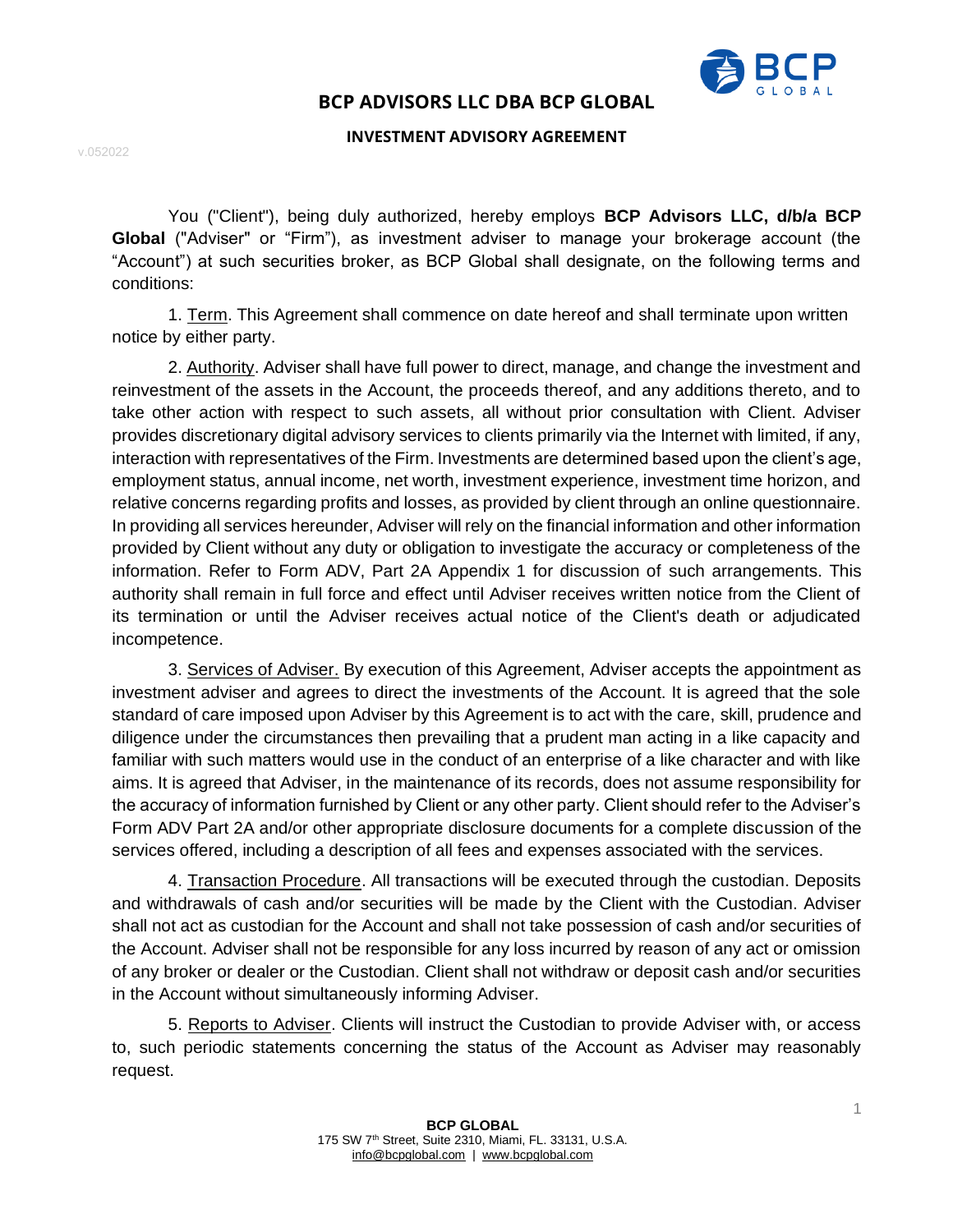

### **INVESTMENT ADVISORY AGREEMENT**

6. Confidential Relationship. All information and advice furnished by either party to the other hereunder, including their respective agents and employees, shall be treated as confidential and shall not be disclosed to third parties except as required by law.

7. Service to Other Clients. Adviser acts as adviser to other clients and may give advice, and take action, with respect to any of those which may differ from the advice given, or the timing or nature of action taken, with respect to the Account. It is understood that Adviser performs investment advisory services for itself, its officers, directors and shareholders as well as various other clients. Client agrees that Adviser may give advice with respect to any of its other clients which may differ from advice given or the timing or nature of action taken with respect to the Account, so long as it is the Adviser's policy, to the extent practical, to allocate investment opportunities to the Account over a period of time on a fair and equitable basis relative to other clients. It is understood that Adviser shall not have any obligation to recommend for purchase or sale for Account any security which Adviser, its principals, affiliates or employees may purchase or sell for its or their own accounts or for the account of any other client, if in the opinion of Adviser in its sole discretion, such recommendation appears unsuitable, impractical or undesirable for the Account.

8. Third-Party Investment Manager. The client authorizes the Adviser to engage a third-party investment manager ("Model Provider") to provide non-discretionary investment recommendations to the Adviser for the Adviser to utilize in connection with the Adviser's management of the client's account. Unless expressly authorized by the Client, Adviser will not share Client's information with the Model Provider. Model Provider shall not have authority to place orders for the execution of transactions or to give instructions to Adviser with respect to Adviser clients' assets. As between Model Provider and Adviser, it shall be the sole responsibility of Adviser to:

- a. Determine whether a Model Portfolio and each security included therein initially is and remains appropriate and suitable for an Adviser client; and
- b. Make discretionary determinations as to the securities to be bought and sold for each account.

9. Fees. The compensation to Adviser (Management Fee) for its services under this Agreement shall be calculated and paid in accordance with the attached Schedule of Fees which may be amended from time to time by Adviser upon thirty (30) days written notice to Client. A copy of the commencing fee schedule is attached hereto as Exhibit A.

All brokerage commissions associated with the purchase or sale of securities will be absorbed by the Adviser.

No portion of Adviser compensation shall be based on capital gains or capital appreciation of the assets except as provided for under the Investment Advisers Act of 1940 ("Advisers Act").

10. Valuation. In computing the market value of any investment of the Account, each security listed on any national securities exchange shall be valued at the last quoted price on the valuation date of the principal exchange on which such security is traded. Any other security or asset shall be valued in a manner determined in good faith by the Adviser or the client's custodian to reflect its fair market value.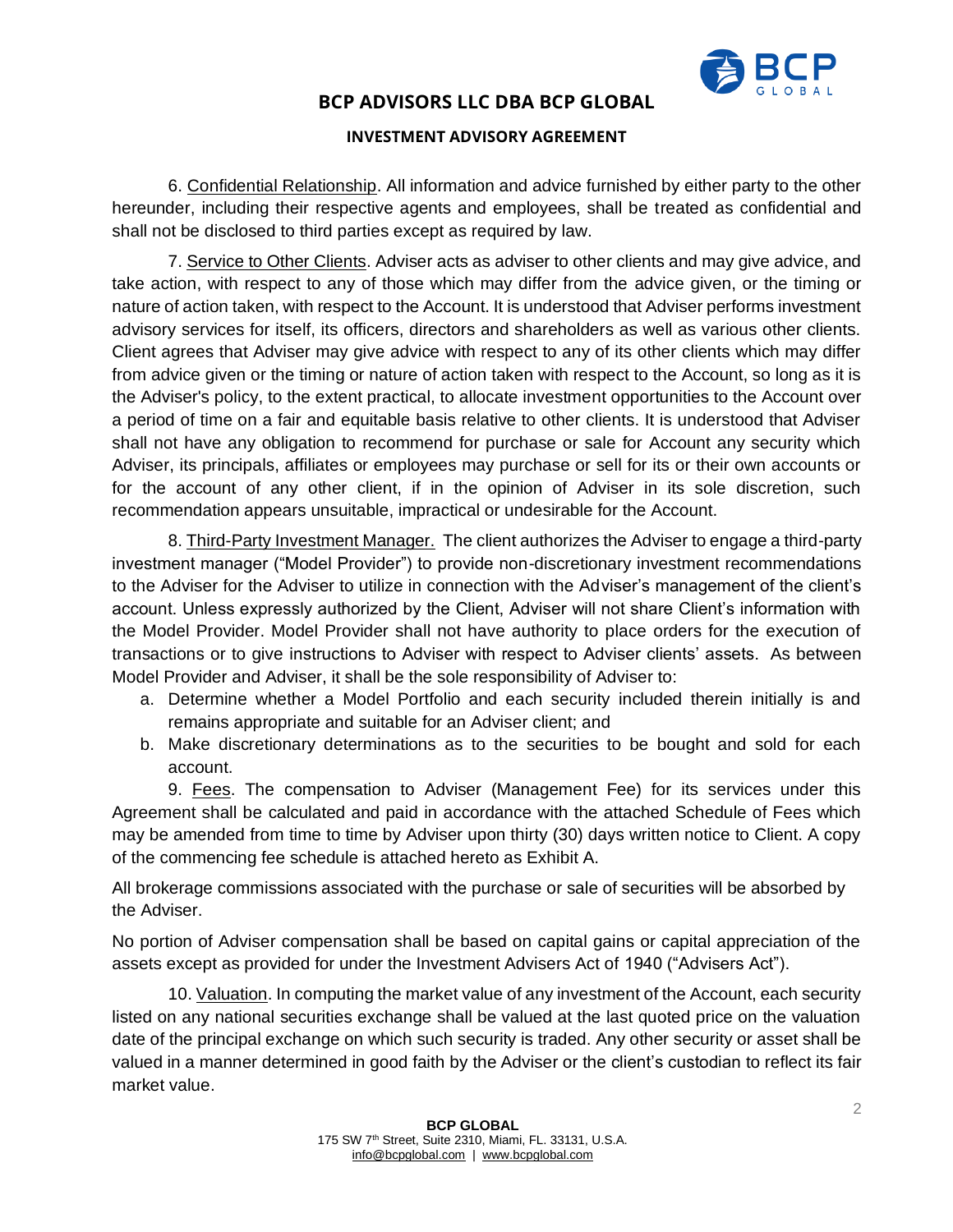

### **INVESTMENT ADVISORY AGREEMENT**

11. Investment Objectives and Restrictions. It will be Client's responsibility to advise Adviser, via the web portal and applicable questionnaires, on the investment objective of the Account and of any changes or modifications therein as well as any specific investment restrictions.

12. Termination and Assignment. This Agreement may be terminated at any time by either party giving to the other written notice of such termination. Adviser will not accept any termination instructions, including account liquidation instructions, unless provided in writing by the Client. No assignment, as that term is defined in the Advisers Act, of the Agreement shall be made by Adviser without consent of Client.

13. Notices. Unless otherwise specified herein, all notices, instructions, and advice with respect to any matters contemplated by this Agreement shall be deemed duly given when electronically received by Adviser at the electronic mail address of record, or when electronically delivered to Client (or delivered by hand) at the electronic mail address of record, and to the Custodian at such address as it may specify to Adviser in writing. Adviser may rely upon any notice from any person it reasonably believes is authorized to act on behalf of the client.

14. Representations by Client. Client represents and confirms that the employment of Adviser is authorized by the governing documents relating to the Account and that terms hereof do not violate any obligations by which Client is bound, whether arising by contract, operation of law or otherwise, and, if Client is a corporation or trust, that (a) this Agreement has been duly authorized by appropriate action and when executed and delivered will be binding upon Client in accordance with its terms, and (b) Client will deliver to Adviser such evidence of such authority as Adviser may reasonably require, whether by way of a certified resolution or otherwise. The Client acknowledges that the strategies the Adviser may employ may present certain risks to the Account, including the risk of loss to the principal value of the Account due to general market risks and variations in market interest rates and the Account's overall performance. The Client further acknowledges that the Adviser cannot guarantee the Account's performance or that the strategies the Adviser will employ will result in profits to the Account.

15. Representations by Adviser. The Adviser represents and confirms that a) Adviser is registered as an investment adviser under the Advisers Act and is a fiduciary with respect to the Account, b) Adviser has the right, authority and legal capacity to enter into and perform her obligations under this Agreement including the authority to contract Third-Party Money Managers to create Adviser's model portfolios and to manage Adviser's portfolio strategies, c) Adviser has the authority to implement third party portfolio models for the clients, d) Adviser has the appropriate structure in place to structure third party portfolio models for the clients.

16. Access Interruptions. Client understands that Adviser does not guarantee that access to the website or the mobile application and account management via the website or the mobile application will be available at all times. Adviser reserves the right to suspend access to the Account without prior notice for scheduled or unscheduled system repairs or upgrades. Further, access to the website or the mobile application, and hence, the Account, may be limited or unavailable due to, among other things: market volatility, peak demand, systems upgrades, maintenance, hardware or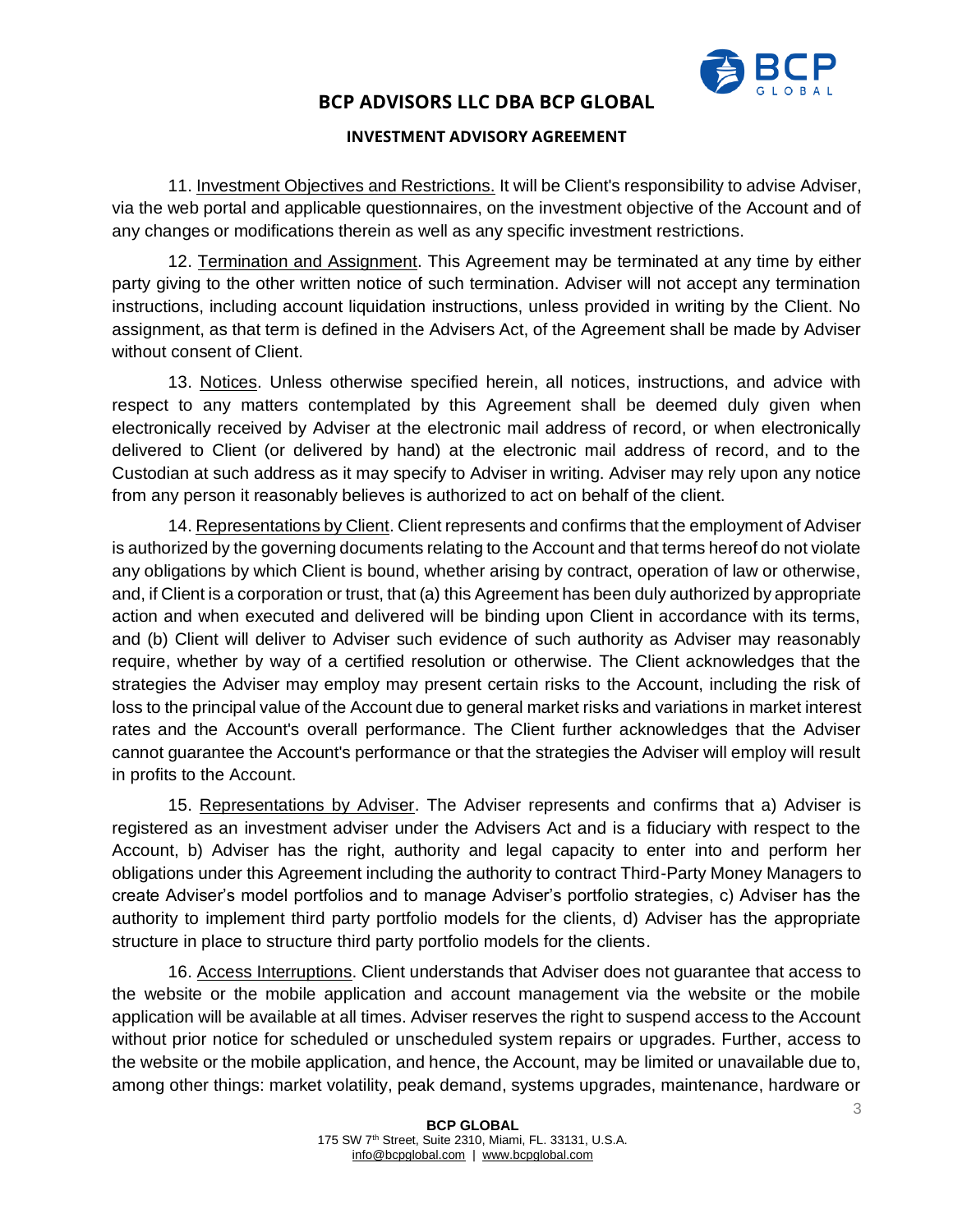

### **INVESTMENT ADVISORY AGREEMENT**

software malfunction or failure, internet service failure or unavailability, the actions of any governmental, judicial, or regulatory body, and any unforeseeable circumstance. Client agrees that Adviser will not be liable to Client for any damages (including losses, lost opportunities, lost profits, and the cost of substitute services) relating to the use of, inability to use, disruptions or interruptions in, the lack of access to, or the operation of, or otherwise arising in connection with, the Websites, any linked websites, the mobile application. Without limiting the generality of the preceding sentence, Adviser will not be liable for the transmission of harmful data or code that may impact equipment, files, or data of you or anyone else or for the incompatibility of any equipment you own or use with technology used by Adviser. Client agrees that the Adviser make any warranty of any kind, express or implied, regarding the usability or functionality of the Adviser website, or the mobile application, or any other hardware, software, or technology used in connection with the system.

17. Custody; Brokerage; Trade Confirmations; Account Statements; Performance Reports. Unless Client instructs Adviser otherwise, Adviser will place orders for the execution of transactions with or through such brokers, dealers, or banks, as Adviser may select. Such custodian will act as Client's Custodian. The custodian will take possession of all cash, securities and other assets in the Account in safekeeping and under its control until otherwise directed in writing by Client. The custodian shall provide Client with confirmations of trades executed on behalf of the Client as and when required by applicable law and with periodic account statements, which shall be provided at least quarterly, identifying the amount of funds and of each security in the account at the end of the applicable period and setting forth all transactions, including the payment of any fees, in the account during the applicable period.

Client agrees to suppress individual trade confirmations in favor of receiving a summary of all transactions not less than quarterly. In addition, Client chooses to have electronic access to all confirmations and statements. In lieu of separate trade confirmations, information from the confirmation will be reported at least quarterly via the brokerage statement. You can obtain upon request to Adviser and at no additional charge, information regarding any trade confirmation for your account, and a paper or electronic copy of any trade confirmation. Adviser will also have access to a confirmation of each trade.

All orders for the purchase and sale of securities for the Account shall be placed in such markets, through such brokers, dealers or other parties, at such prices and at such commission rates, as the case may be, as in the good faith judgment of Adviser is prudent; provided that such execution is consistent with this Agreement, any applicable securities laws, and any applicable United States Department of Labor Prohibited Transaction Class Exemptions. In selecting a broker, dealer or other party for any transaction or series of transactions, Adviser may consider a number of factors, including, for example, net price, reputation, financial strength and stability, efficiency of execution, block trading and block positioning capabilities, willingness to execute related or unrelated difficult transactions in the future, order of call and other matters ordinarily involved in the receipt of brokerage services generally.

Client agrees that Adviser may aggregate sales and purchase orders of securities held in the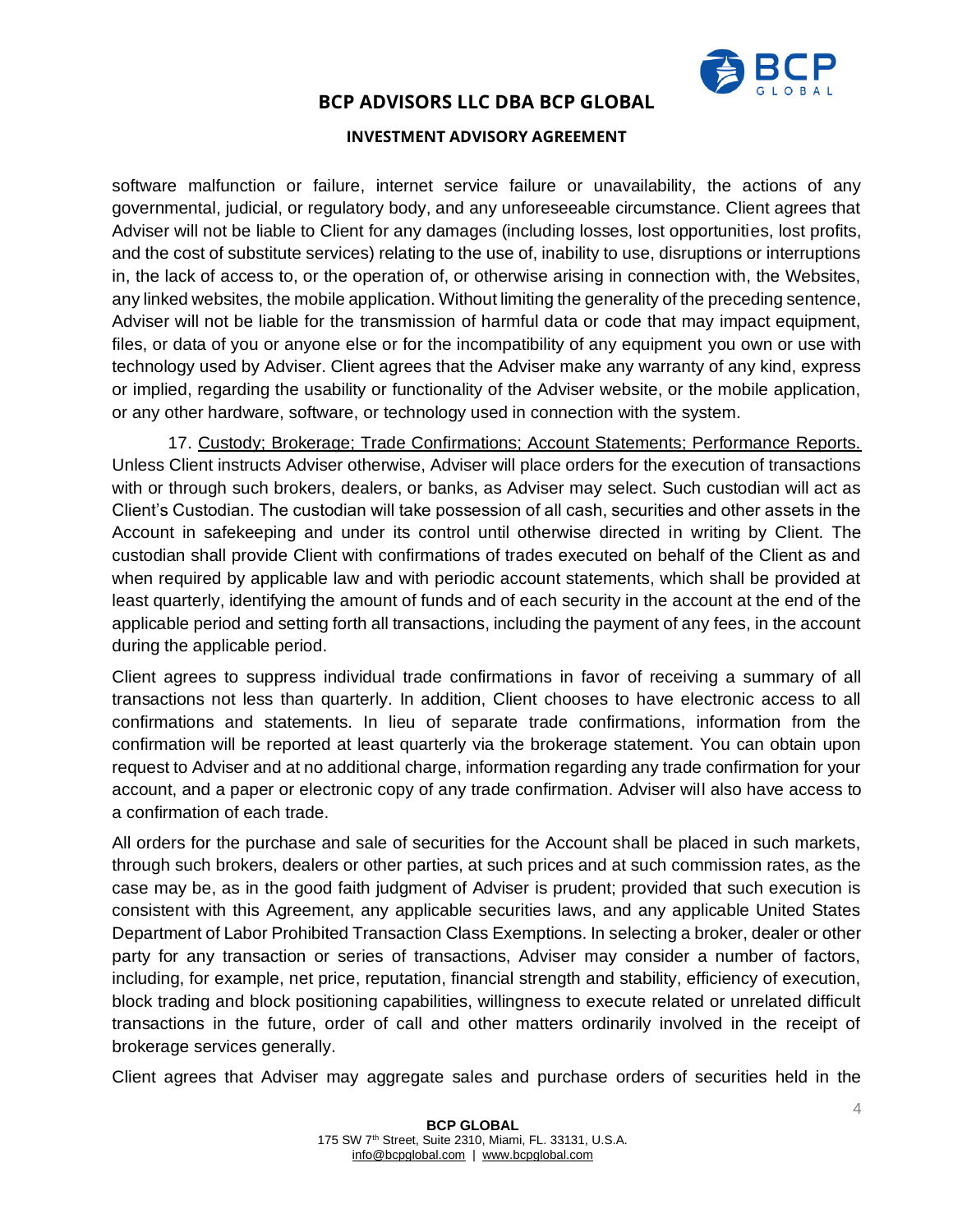

### **INVESTMENT ADVISORY AGREEMENT**

Account with similar orders being made simultaneously for other accounts managed by Adviser if, in Adviser's reasonable judgment, such aggregation shall result in an overall economic benefit to the Account. Client acknowledges that Adviser's determination of such economic benefit to the Account is based on an evaluation that the Account is benefited by relatively better purchase or sales prices, lower commission or other transaction expenses and beneficial timing of transactions, or a combination of these and other like or unlike factors. When aggregate sales and purchase orders occur, the objective of Adviser shall be to allocate the executions among the accounts managed by Adviser in a manner believed by Adviser to be fair and equitable for all accounts involved.

18. Disclosure Statement. Client hereby acknowledges receipt of Adviser's Disclosure Statement, (Part 2A and 2B of the Form ADV for Adviser and the Adviser's Investment Adviser Representative, respectively) as required by Rule 204-3 under the Advisers Act. Client further acknowledges that the Form ADV Part 2A, Part 2B and CRS or Customer Relationship Summary have been delivered to the Client prior to or at the time of entering into this agreement.

19. Privacy Notice. Client hereby acknowledges receipt of a copy of Adviser's Privacy Notice prior to or at the time of entering into this agreement.

20. Proxy Voting and Class Actions. The Client shall vote proxies with respect to the account's assets, and Adviser shall not have authority to vote such proxies.

21. Entire Agreement; Governing Law. This Agreement constitutes the entire agreement of the parties with respect to management of the Account and can be amended only by a written document signed by the parties. It shall be governed by the laws of the State of Florida.

22. Attorney's Fees. In the event of a dispute or litigation as to any terms or conditions of this Agreement, or if a party brings an action or proceeding to enforce or declare any rights herein created, or to bring about or declare the termination, cancellation, or rescission of this Agreement, the prevailing party in such action or proceeding shall be entitled to receive from the other party fees and costs, including attorney's fees, as a Court of competent jurisdiction may deem just and proper.

23. Arbitration. Any controversy arising out of or relating to this Agreement or the breach thereof, shall be settled by arbitration in accordance with the rules then in effect of the code of arbitration procedure of the American Arbitration Association. The award of the arbitrators, or a majority of them, shall be final and judgment upon the award rendered may be entered in any state or federal court having jurisdiction. At least one member of the panel must have five (5) years of experience in the securities industry.

Arbitration or any other hearing or legal proceeding between Adviser and Client shall take place in a mutually agreed upon location. It is further understood and agreed to that, pursuant to the above arbitration clause:

- a. arbitration is final and binding on all parties;
- b. the Parties are waiving their right to seek remedies in court, including the right to jury trial, except where such waiver would be void under federal securities law, including the right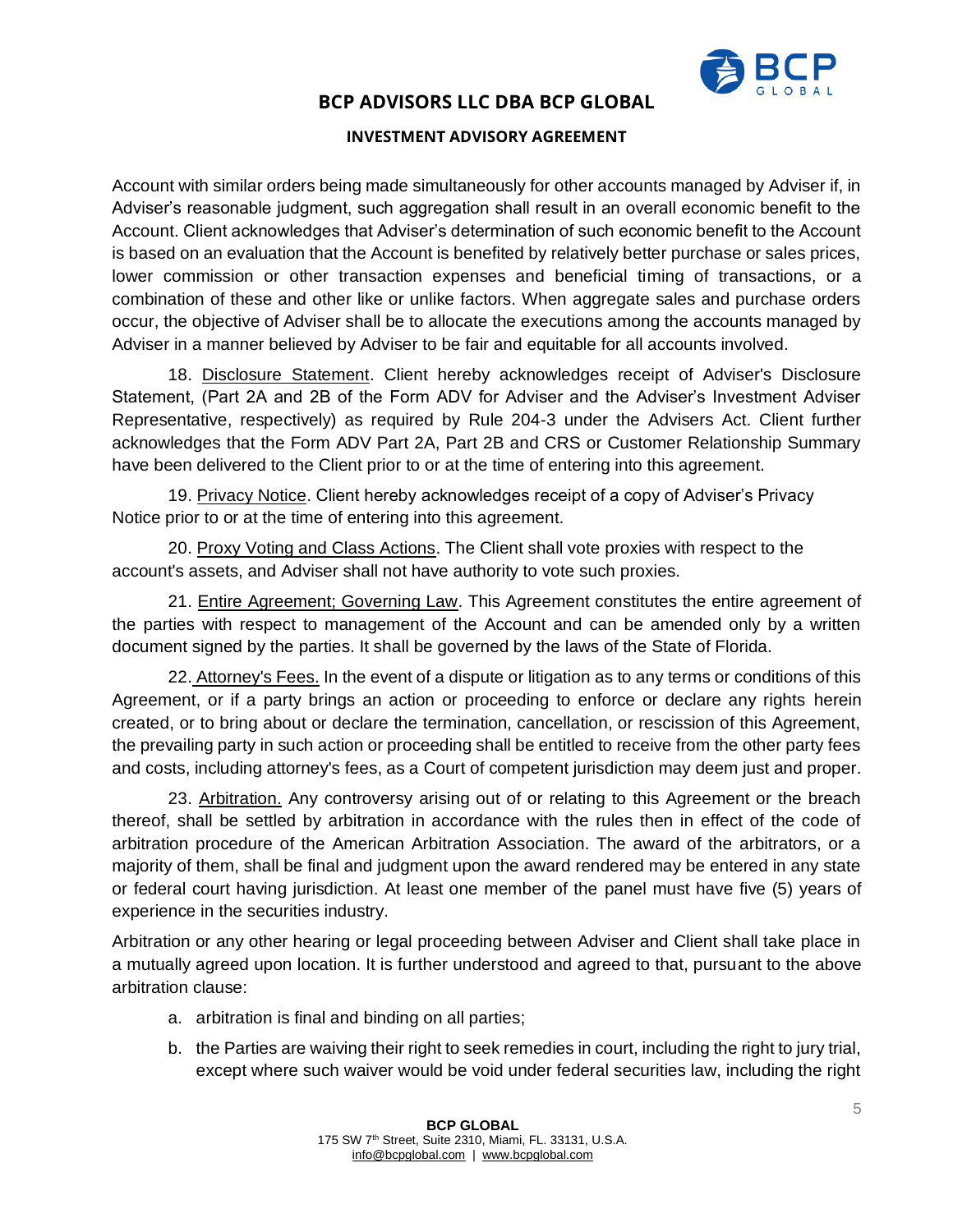

### **INVESTMENT ADVISORY AGREEMENT**

to choose the forum, whether arbitration or adjudication, in which to seek resolution of disputes;

- c. pre-arbitration discovery is generally more limited than and different from
- d. court proceeding;
- e. the arbitrator's award is not required to include factual findings or legal reasoning and any party's right to appeal or seek modification of rulings by the arbitrators is strictly limited;
- f. the panel of arbitrators will include a minority of arbitrators who were or are
- g. affiliated with the securities industry.

Client understands that this agreement to arbitrate does not constitute a waiver of the right to seek a judicial forum where such waiver would be void under the federal securities laws. Arbitration is final and binding on the parties.

24. Liability. Client understands and agrees that (A) there are significant risks associated with investing in securities, including, but not limited to, the risk that of substantial diminution in value; (B) Adviser does not guarantee the performance of the Account, is not responsible to Client for any investment losses, and the Account is not insured against loss of income or principal; (C) The Account will be invested in securities according to the Client's risk profile and subject to the information provided by the Client in the Questionnaire; and (D) the past performance of any benchmark, market index, ETF, or other Security does not indicate its future performance, and future transactions will be made in different Securities and different economic environments.

Client understands and agrees that the Account will be managed solely by Adviser issuing trading instructions to Broker/Custodian to cause the Account to follow the investment profile, based on the information Client has provided to Adviser through the online questionnaire. Client further understands that if any of the information Client provides to Adviser is or becomes incomplete or inaccurate, the Account's activities may not achieve Client's desired investment or tax strategy.

Client understands and agrees that Adviser is not responsible to Client for any failures, delays and/or interruptions in the timely or proper execution of trades or any other orders placed by Adviser on behalf of Client due to any or all of the following, which are likely to happen from time to time: (A) any kind of interruption of the services provided by Adviser's ability to communicate with the Broker; (B) algorithm malfunction, hardware or software malfunction, failure or unavailability; (C) Broker system outages; (D) internet service failure or unavailability; (E) the actions of any governmental, judicial or regulatory body; and/or (F) force majeure.

Client understands and agrees that the prices of Securities purchased or sold for the Account may be less favorable than the prices in similar transactions for other Adviser Clients.

25. Compliance with federal and state laws. Federal and state securities laws impose liabilities under certain circumstances on persons who act in good faith, and therefore nothing in this Agreement shall in any way constitute a waiver or limitation of any rights that the Client may have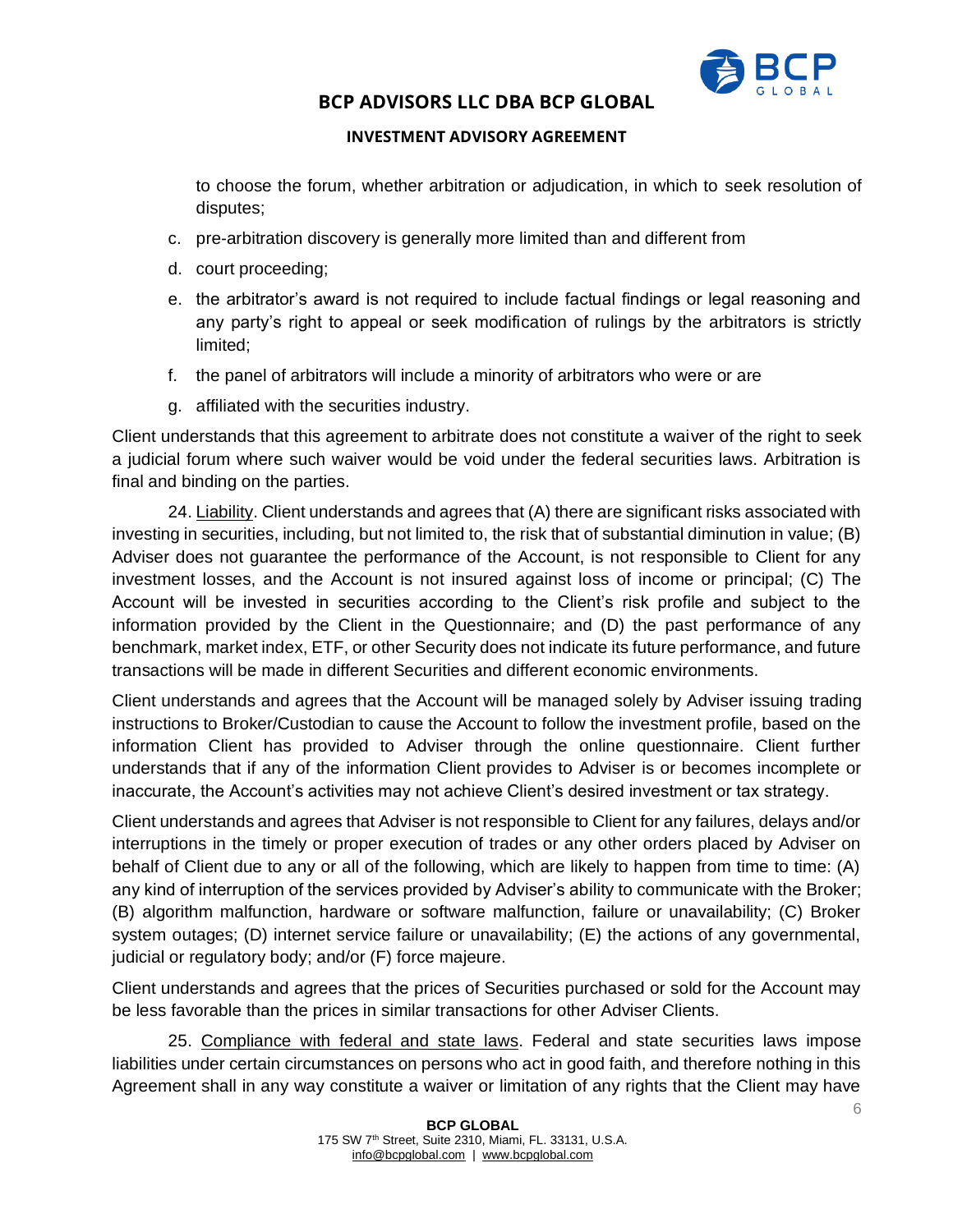

**INVESTMENT ADVISORY AGREEMENT**

under federal and state securities laws.

**This Advisory Agreement shall be dated as of the time Client enters Client's electronic signature.**

**Client's name and electronic signature shall be incorporated by reference to fields entered through the sign-up process on the website.**

*Electronic Signature: [ ] By checking this box you consent that this action is equivalent to your written signature, and that, by doing so, you are entering into a legal agreement. You acknowledge that you have read and agreed to BCP's Client Account Agreement provisions and terms. You agree to receive all account information electronically, including the annual delivery of BCP's Form ADV and your custodial broker's statements and notifications. You certify that the information provided in this application is true and correct and you will notify BCP within thirty days of any significant changes.*

**Adviser approval shall be incorporated by reference to fields captured by Adviser's software systems.**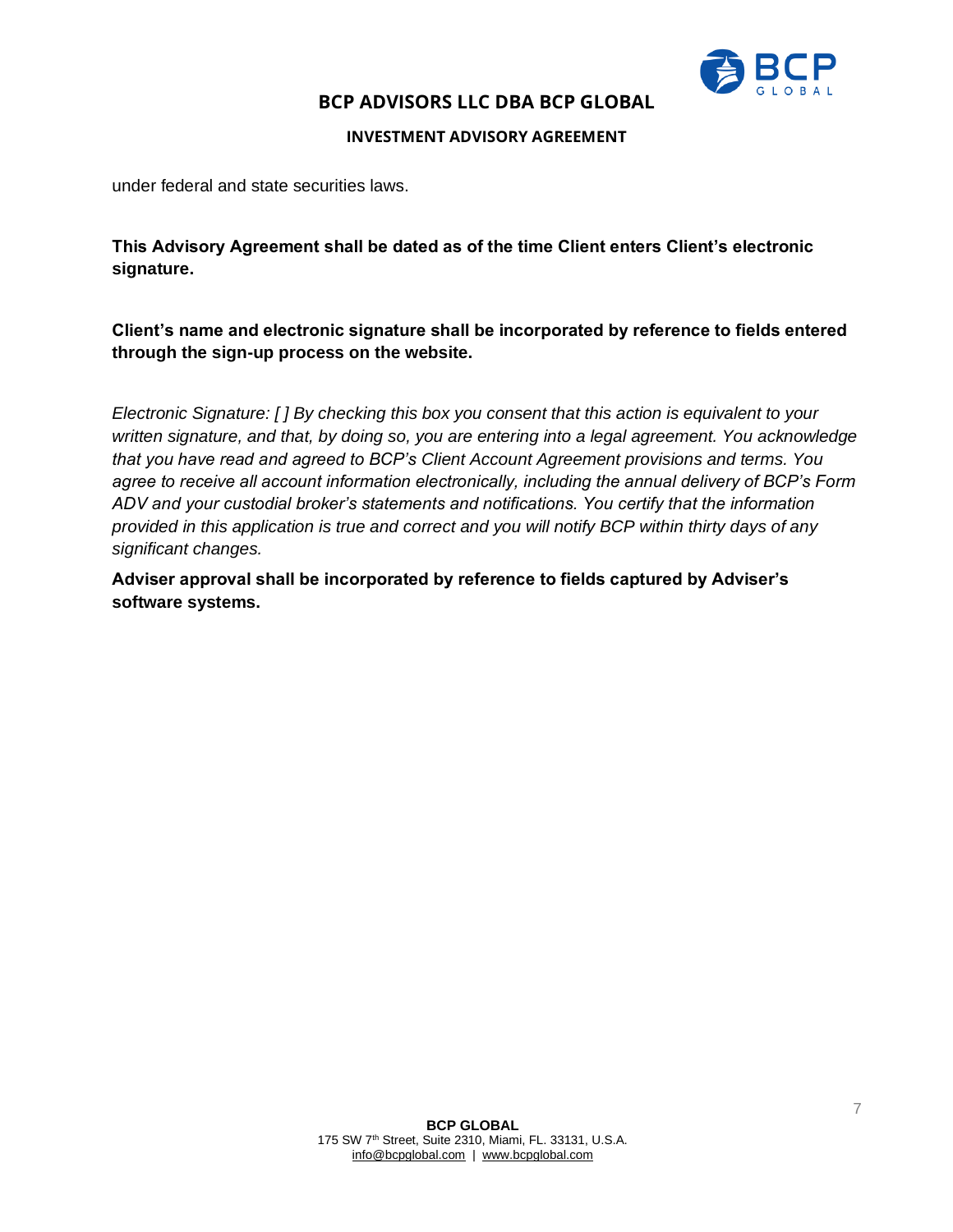

# **INVESTMENT ADVISORY AGREEMENT**

### **EXHIBIT A**

#### **SCHEDULE OF FEES**

### **Asset Under Management Annual Fee**

BCP charges clients for its investment management services an advisory fee based on a percentage of the market value of the Assets Under Management ("AUM") in each account.

Our tiered fee structure is shown below:

- For the first \$100,000, the client pays an annual fee up to 1.85% of the AUM.
- Then, from \$100,001 to \$500,000, the client pays an annual fee up to 1.65% of the AUM.
- Then, from \$500,001 to \$1,000,000, the client pays an annual fee up to 1.25% of the AUM.
- And then, from \$1,000,001 and up, the client pays an annual fee up to 1.10% of the AUM.

The calculation of the fees varies depending on the type of account that the Client maintains at Interactive Brokers. BCP Global encourages Clients to carefully review the following section describing the calculation of the advisory fees:

For clients with cash accounts, the advisory fee is automatically calculated by Interactive Brokers. The calculation is made daily based on the ending market value ("EMV") of the assets managed by the Advisor the previous month. To make the daily calculation Interactive Brokers applies the annual tiered rate to the EMV and then divides it by 252 business days for the year. The fee charged is the sum of the daily fee calculations at the end of the month.

For clients with margin accounts, the advisory fee is calculated manually by BCP Global. The advisory fee calculation is based on the average of the market value ("AMV") of the assets in the account on the first and last day of the previous month. To determine the fee rate that will be applied to the AMV, the annual tiered rate is divided by 252 business days and then multiplied by the number of business days in the month. The resulting fee rate is then applied to the AMV to determine the fee charged for the month.

Advisory fees are negotiable at our discretion. Any other arrangements with individual clients will be documented accordingly. The client shall pay BCP Global in arrears for services provided under the contract during each calendar month. Client hereby authorizes Adviser to instruct the custodian to debit the Management Fees directly from the account and to pay such Management Fees to Adviser.